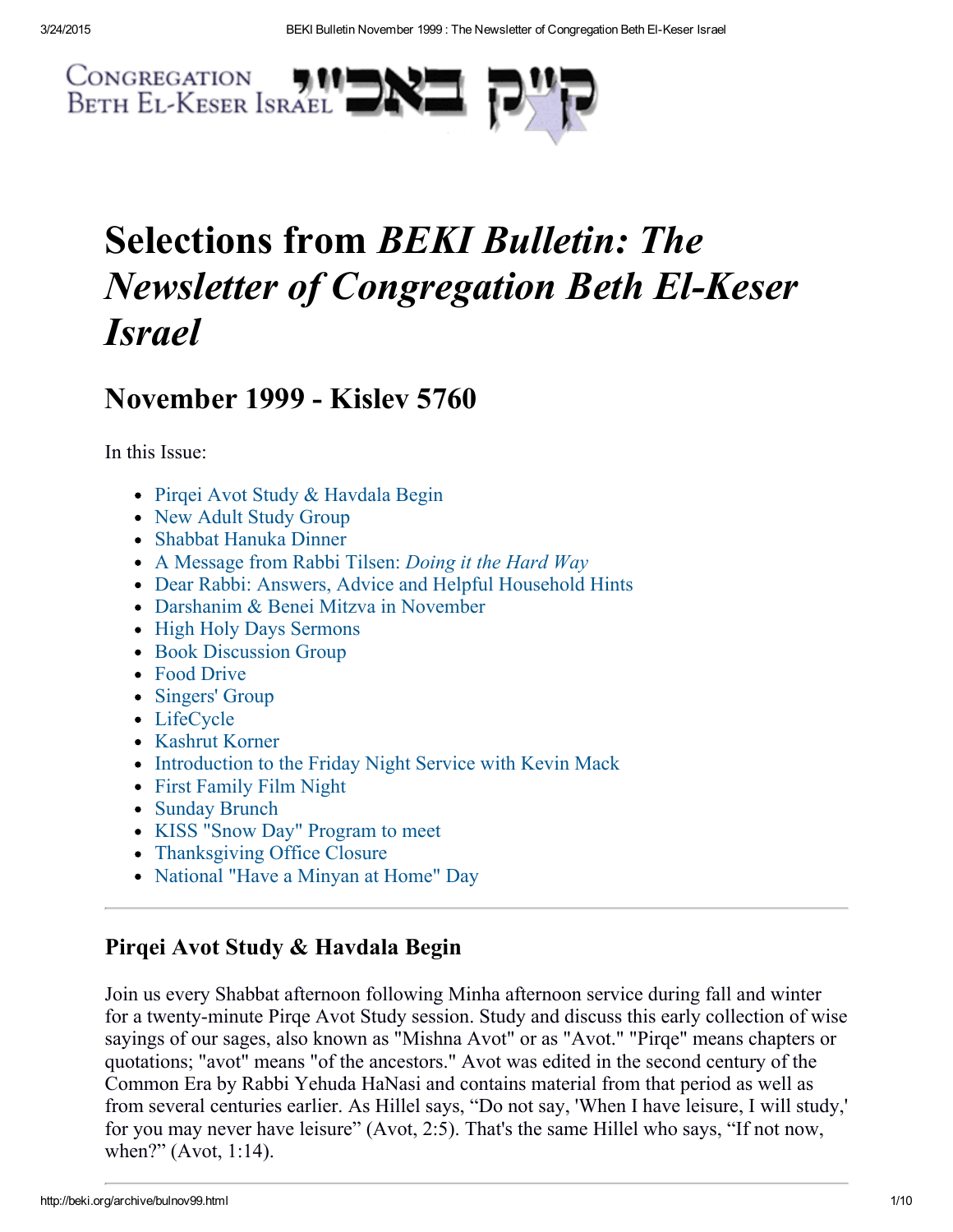#### New Adult Study Group

Adults interested in making a commitment to group and individual study to lead to a "siyyum" or "adult bar- or bat-mitzva" observance are invited to meet with Rabbi Tilsen on Sunday 21 November from 5:45p to 7:00p.

#### Shabbat Hanuka Dinner

Save the date: Friday 10 December 1999 Service 6:00p Dinner 7:00p by RSVP. Reservation forms will be mailed on 12 November, or call the office at  $389-2108 \times 14$ .

#### A Message from Rabbi Tilsen

#### Doing it the Hard Way

The keys on a typewriter or keyboard are not in alphabetical order, which is the first surprise for the beginning typist. American keyboards use the "qwerty" standard, named for the order of the first five letter-keys. Were the keyboard designed with the beginner in mind, the keys would have been placed in alphabetical order; as it is, the untrained typist is reduced to the painfully slow "hunt and peck" method of typing.

What is the logic of the qwerty layout? If you guessed that it is the most efficient layout for the typist — to minimize the finger travel and maximize potential typing speed — you'd be exactly wrong. The qwerty keyboard was designed to slow down the typist so that the keys on the old manual typewriter would not stick together. The layout was designed to accommodate a shortcoming of the mechanical device. Today, many professional typists use the "Dvorak" keyboard, which enables typing at speeds much faster than the qwerty board. The qwerty layout is still taught and used as the standard due to the overwhelming power of convention. However "irrational" the convention, changing it would be more trouble than it is worth. I learned to touch-type the old fashioned way and there is no way I'm going to relearn "Dvorak" as a second language. Voice-activated "typewriters" and scanners soon will replace most typing anyway.

Recently a ship to Mars crashed before landing. (Fifty years ago this would have been a science fiction story; today it is page 12 news.) It turns out that the flight trajectory was miscalculated because someone confused an English system measurement (miles and feet) with a metric unit (kilometers and meters). Oops. The ship cost \$125 million, which comes out to about 50 cents per American, so I figure my family lost \$2.50 right there. Virtually the entire world, except the United States, uses the metric system of weights and measures. Tens of millions of dollars are spent every year just doing the translations.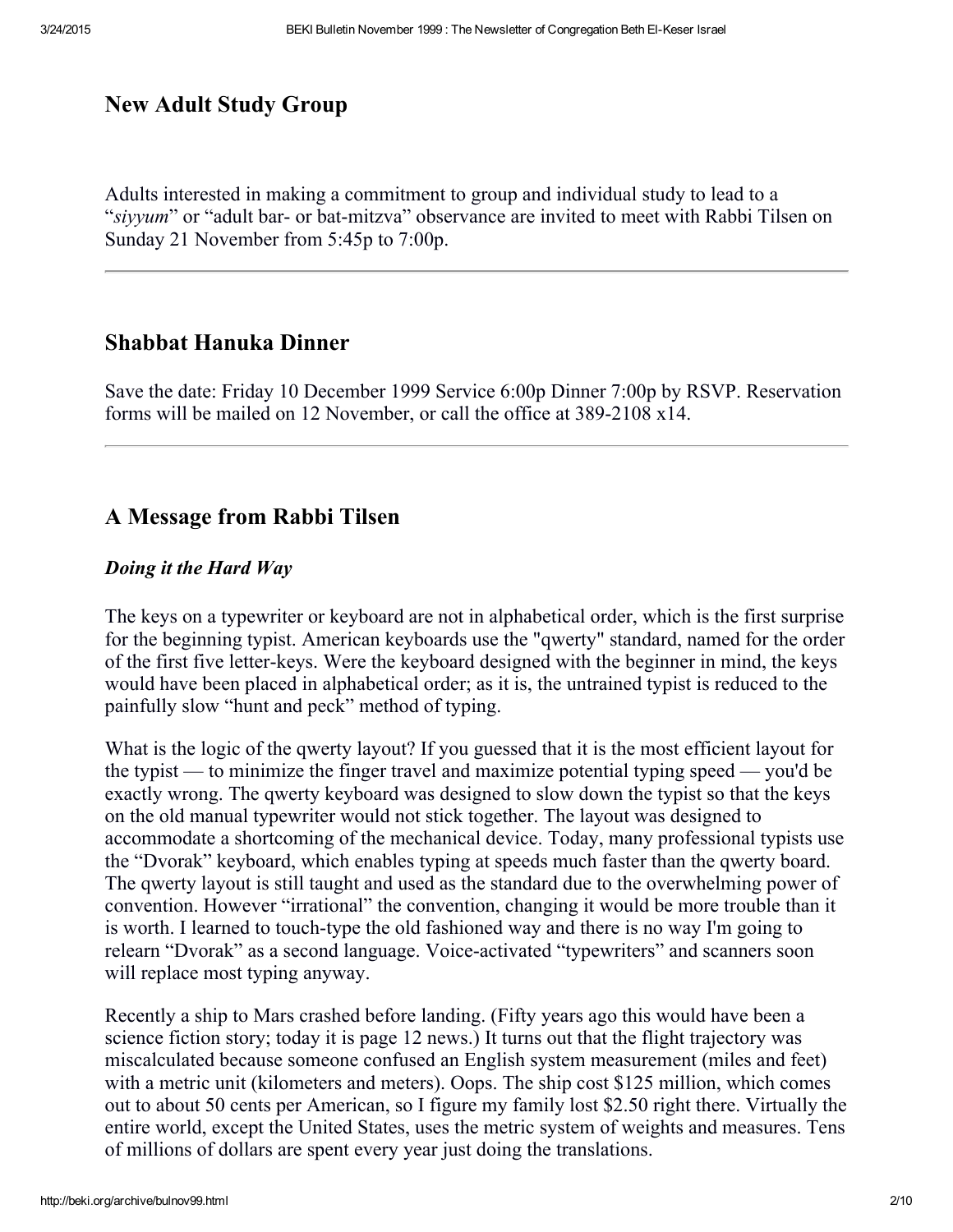3/24/2015 BEKI Bulletin November 1999 : The Newsletter of Congregation Beth ElKeser Israel

And the three failed (from their point of view) terrorist bus bombers who blew themselves up accidentally in two locations a few weeks ago in Israel were "victims" of convention. Their bombs, which were made in the Palestinian West Bank, were set to go off at 6:00a. The bombers, however, were in Israel proper, which, unlike the Palestinian West Bank, had already reverted from "Daylight Savings Time" to "Standard Time." This change is made early in Israel, out of sync with most of Europe and America, so that the Festival Evening Services could begin (nominally) one hour earlier. The terrorists forgot to take the difference into account, so the bombs detonated exactly one hour earlier than they expected. Remember to turn your clocks back!

In the realm of secular ritual, we observe that the formal table is set with the fork on the left. That works well for the left-handed minority. It also works well for the British, who (properly) hold their knife in the right hand and fork in the left whilst cutting meat. Rightthinking (or at least right-handed) Americans, however, begin their meal by reaching across and moving their fork to the right side where they can use it, overcoming the minor inconvenience of a now meaningless ritual.

Our religious life and synagogue organization and administration are filled with rituals and methods designed or evolved long ago. Sometimes there are good reasons to resist new conventions or emerging non-conventional methods, but at other times such resistance is not in our best interest. I assert this as a person wholly committed to living according to, and promoting, the letter and spirit of halakha (Jewish law), in the most obsessive and compulsive manner practical for the Westernized mind.

"Conventions" that have been eliminated, in keeping with the process of development in halakha, include the exclusion of women from synagogue ritual (see my articles "Will the Real Judaism Please Stand Up?" and "Women and Tefillin" available at www.beki.org/tilsen.html or from the BEKI office), and multiple recitation of qaddish at the end of services (see "Dear Rabbi" in this issue reprinted from the October 1994 Bulletin).

Other practices that should be reexamined — and *are* being reexamined in some places include flat-rate synagogue dues; synagogue dues themselves; selling "tickets" to High Holy Days services; five-and-a-half-hour-long services on Rosh HaShana morning; the bar- and bat-mitzva observance as a very major rite-of-passage; tsedaqa (charity) directed to the Government of Israel through Israel Bonds or the United Jewish Communities; and \$8,000+ per student per year Jewish Day School tuition. If I'm not strung up or driven out of town for merely suggesting these practices deserve reexamination in an open manner, I would like to offer comments, in the future, that might serve to open discussion on these practices and others. Before I begin, does anyone wish to add to the list or say something about these before I do?

Reader response is welcomed; please address letters to "Letters, BEKI Bulletin, 85 Harrison Street, New Haven CT 06515," or email to [letters@beki.org.](mailto:letters@beki.org)

## Dear Rabbi: Answers, Advice and Helpful Household Hints

Dear Rabbi:

Why can't we chew gum and eat candy during services? Does the Torah forbid that, too?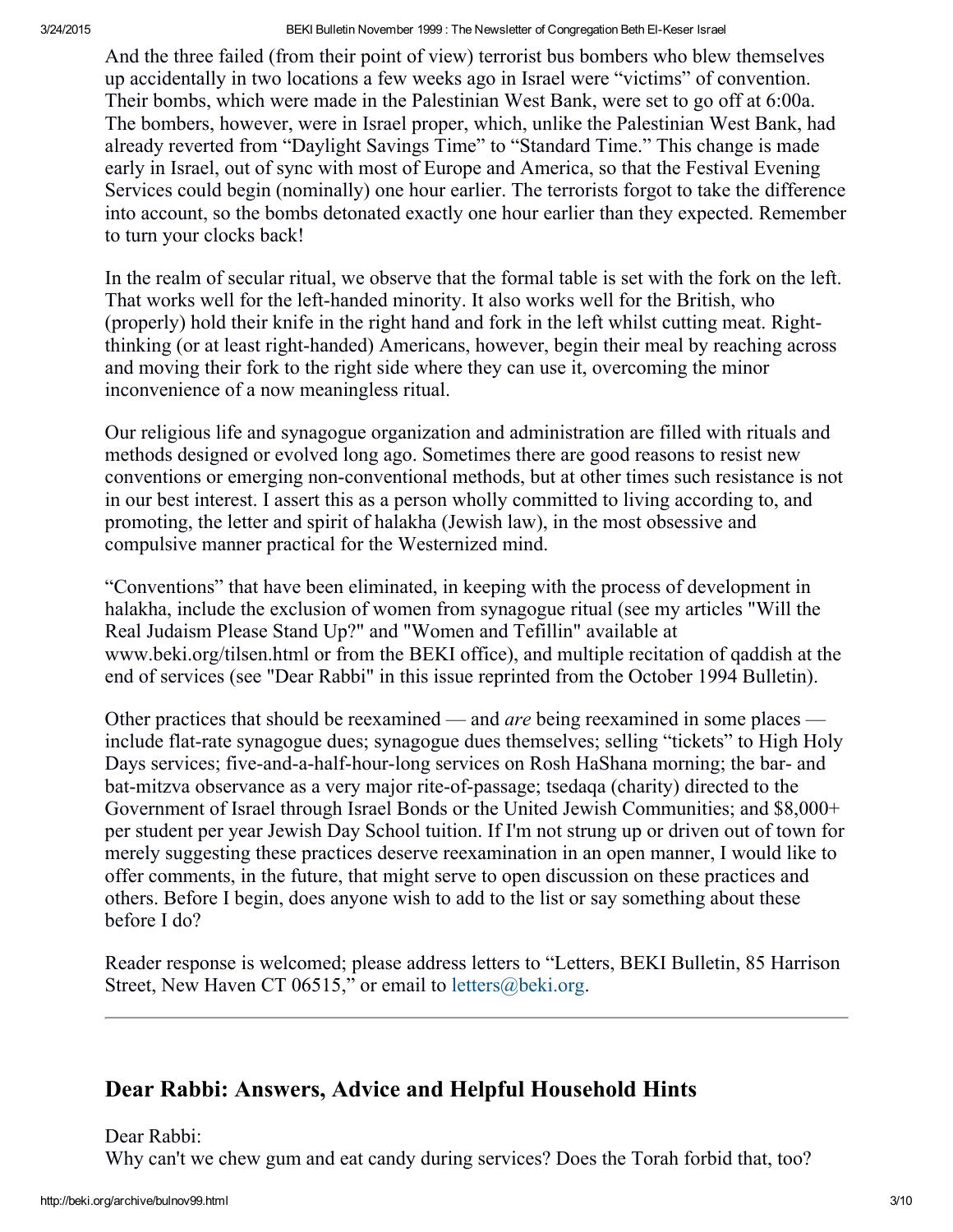Signed, Bazooka Yosi.

#### Dear Bazooka Yosi,

I hate to be the one to burst your bubble, but the Torah does forbid you from chewing gum and eating during services. As the Good Book says, "My mouth shall be filled with praises of the Lord." Now, if your mouth is stuffed with gum, candy, or other illicit substances, it could not possibly be completely filled with praises of the Lord. Therefore we are forbidden to chew gum or eat during prayer.

You might point out that during certain parts of the service, such as during the Haftara and, yes, the Rabbi's sermon, your mouth, from the halakhic point of view, is in idle, that is, it is not uttering praises. And you might assume that during that time you ought to be able to chew your gum and eat your candy. To that I can only say, you're right. God presumably and Jewish law — would not object if you chew gum during the Rabbi's sermon. But I can tell you that if you blow bubbles during the Rabbi's sermon, the Rabbi might blow bubbles during your Haftara.

A candidate for President would not chew gum during a televised debate. An attorney would not suck candy while arguing a case before the Supreme Court. A singer would not lick a lollipop during an opera. And so a Jew does not chew, suck or lick while praising or petitioning God.

So be patient, wait for the Qiddush after services, leave your gum at home, and wag your jaw in Praise of the Lord.

#### The following letter is adapted from the October 1994 BEKI **Bulletin**

Dear Rabbi, Why do some shuls say Mourner's Qaddish so many times at the end of some services? Signed, Late for Work

Dear Late,

Why? Because it's a tradition.

Originally only one qaddish was said, and only one person, usually a mourner, said it. There are some communities that still do it that way.

But if there were more than one mourner present, the other mourners were deprived of the honor. Qaddishes were then added so that more of the mourners would have the opportunity to say a qaddish. We can say qaddish any time there is a minyan and we recite a Psalm or other passage from the Torah or Rabbinic literature. So they simply added a Psalm and followed it by qaddish. There were now several times in a service when qaddish was said, so that several mourners would have a turn. There are some communities that still do it that way, too.

But this procedure often created a dilemma: If the number of qaddishes was limited, there might still be some who did not get to say one; if there was no limit to the number of qaddishes added, the service became burdensomely long. So after careful scrutiny the rabbis allowed all mourners to say qaddish simultaneously.

This rabbinic solution was adopted only after careful consideration, and after it was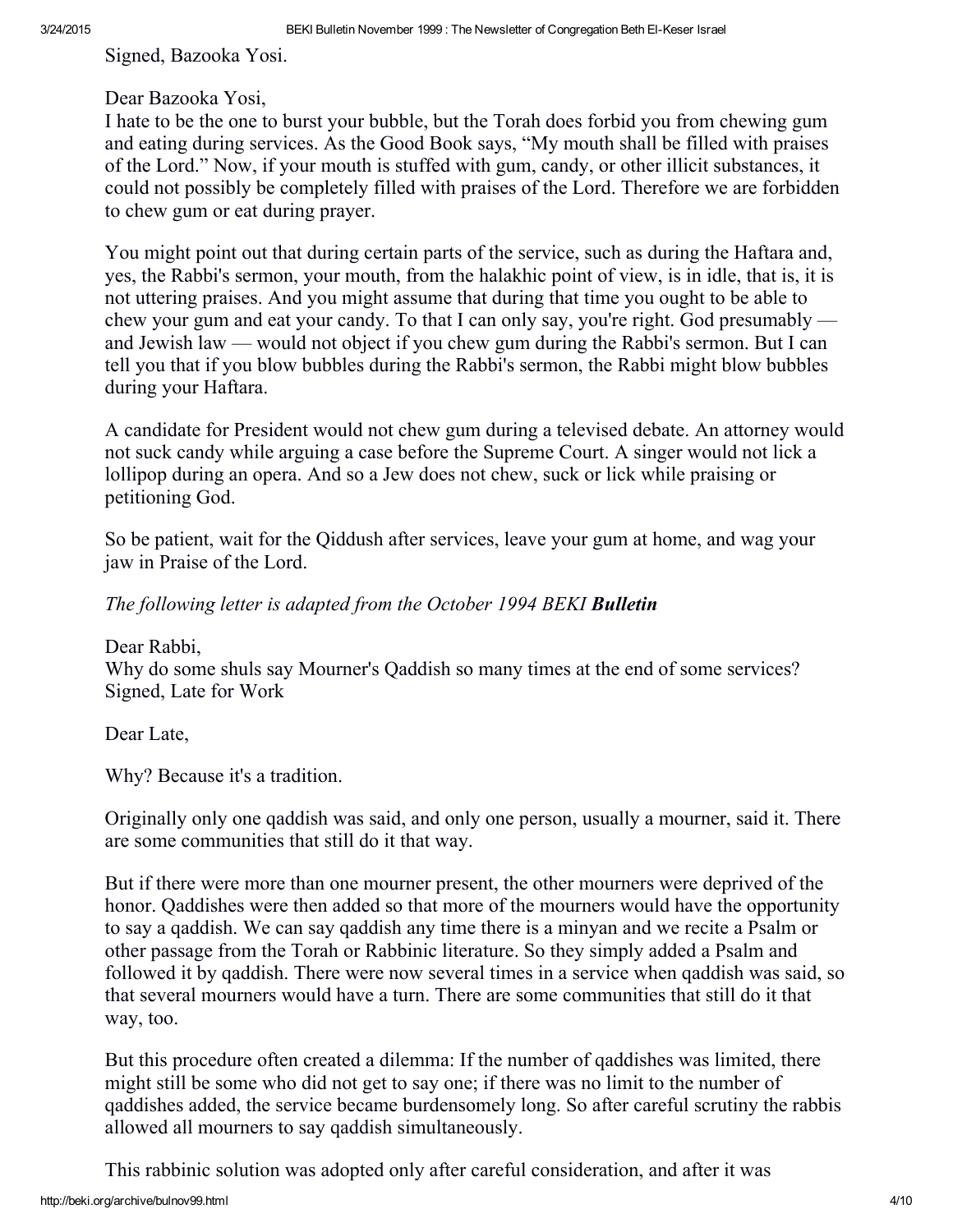determined that mourner's qaddish is not one of the types of public prayers that can be said by only one person at a time, such as is the case with the reader's recitation of the Amida, the Torah Blessings, or even other qaddishes.

We can see now how the practice of saying mourner's qaddish two or more times in a row evolved. First only one person said only one qaddish, then one person at a time said one of a succession of qaddishes separated by a Psalm, then everyone said several qaddishes together.

There is no logical reason to say more than one qaddish in a congregation where all mourners recite it together. The practice of saying multiple qaddishes is a remnant of an intermediate stage in the development of the liturgy.

If you say, 'the more qaddishes the better,' then why stop at three? Why not say ten or a hundred? And if you had to say qaddish after every Psalm, we'd say qaddish dozens of times each service. But if the intent is to have qaddish so that all who need to may say it, then it is enough to say it once early in the service in case someone leaves early, and once late in the service in case someone comes late. For the last six years at BEKI, we have practiced the earlier custom of saying only one qaddish, one of the radical reforms introduced by Rabbi Tilsen.

This, then, is a classic case of a practice persisting even when the original reason for the custom no longer exists. The custom endures by the force of tradition. So when Dear Rabbi answers your question by saying, "Because it is a tradition," you know that this is exactly the case.

#### Darshanim & Benei Mitzva in November

Dana Etra and J. Etra will be called to the Torah and lead services as benot mitzva on Friday night 5 November the 6:00p service, and on Shabbat morning 6 November at the 9:15a service. Dana and J. are the daughters of **Barry Etra & Janice Wolf.** 

Adam Berlin will be called to the Torah and lead services as a bar mitzva on Friday night 19 November 1999 at the 8:00p service, and on Shabbat morning 20 November at the 9:15a service. Adam is the son of Mark & Cynthia Berlin.



Eric Beller (pictured at left) will serve as the darshan (Torah commentator) on Shabbat morning 27 November during the 9:15a Shaharit morning services.

## High Holy Days Sermons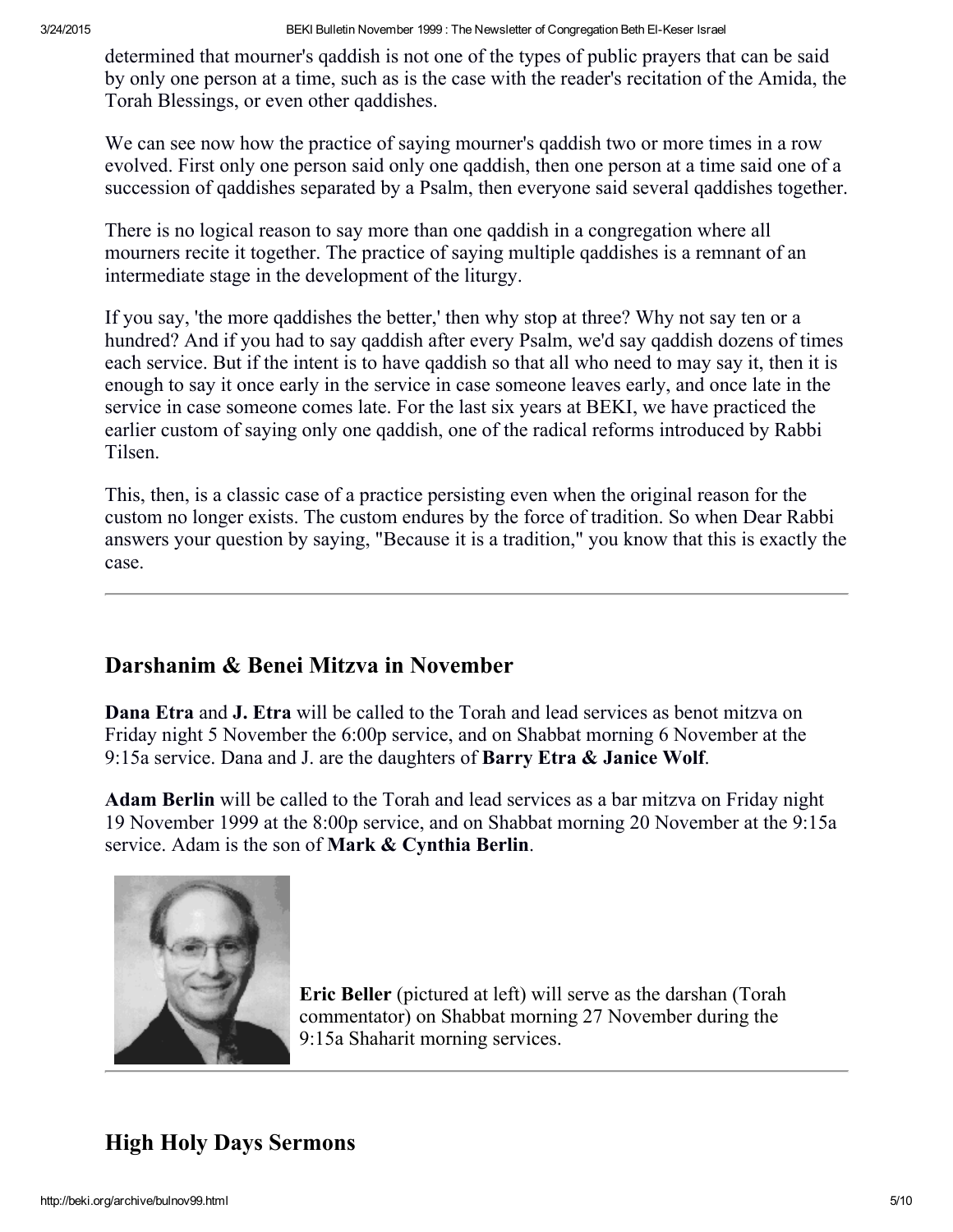Selections from Rabbi Tilsen's High Holy Day's Divrei Torah (sermons) can be found at BEKI's website at [www.beki.org/tilsen.html.](http://www.beki.org/tilsen.html) To request a printed copy, please call Mary Ellen at  $389-2108 \times 14$ .

#### Book Discussion Group

If you would like to be notified by e-mail about the plans and schedule of the BEKI book discussion group that starts this Fall, please send an e-mail messag to [Marc.Schwartz@healthcalls.com](mailto:Marc.Schwartz@healthcalls.com). The group will be meeting in BEKI's Rosenkrantz Family Library on the third Thursday of each month from 7:30p to 9:00p in the evening once a month under the auspices of the Education Committee and the Library Committee. The first meeting was held 21 October. Books that illuminate some aspect of the Jewish experience and lend themselves to interesting discussion will be selected.

### Food Drive

Our Congregation has agreed to collect non-perishable foods (cans, boxes) for the Jewish Family Service Food Closet for the month of November. Please bring your food donations to the BEKI coatroom.

## Singers' Group

The BEKI Singers' Group will resume its activities this Fall. The Group's purpose is to provide a meeting place for members of the Congregation to expand their enjoyment of the pleasures of liturgical singing at BEKI through the learning of new melodies, harmonies and songs for the services and through group support to sing at services with increased spiritual enthusiasm and involvement. The group also sings non-liturgical songs and rounds at its biweekly meetings, which are held on Shabbat mornings alternating with the Learners' Minyan. All are invited to participate. No special knowledge of music or quality of voice is required. Meetings begin after the Rabbi's announcement after the Torah reading. If you would like to be placed on the Singers' Group e-mail list to be reminded of the meetings and notified of the group's plans and progress, please e-mail [Marc.Schwartz@healthcalls.com](mailto:Marc.Schwartz@healthcalls.com) or call (387-1665).

Marc Schwartz, MD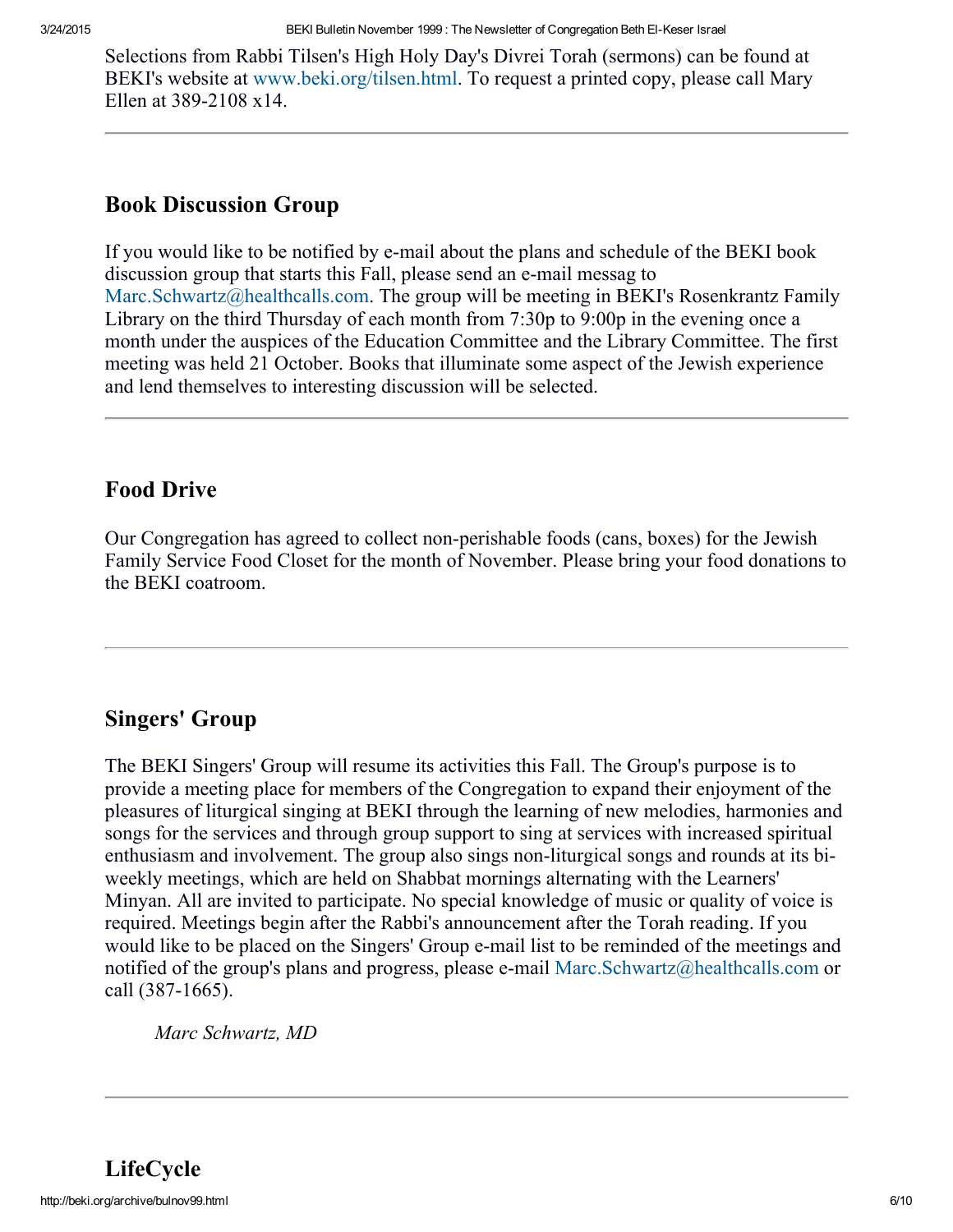BEKI Welcomes New Members & Their Families

- Syma Solovitch & Bruce Haynes
- Helene Sapadin & Molly
- Don & Maggie Barkin & Eve
- Jim Berger & Jennifer Klein
- Roger A. & Susan Stone Levine & Andrew
- Ira & Elizabeth Chernes & Zachary & Max
- Bruce Altman & Darcy McGraw & Anna
- Yaron & Mindy Baitch
- Steven Schwartzberg & Diane Bell & Galen & Thalia
- Robert & Lynn Kravitz & Michael, Elyse & Maddie
- Howard & Patricia Zusman

#### HaMaqom Yinahem

With sorrow we note the passing of

- Alexander Rosenbluh, father of BEKI member Kathy Rosenbluh
- George Feen, husband of Rose Feen
- Moya Dumigan, father of George & Diane Dumigan
- Sol Rosenberg, father of BEKI member Helen Rosenberg

May the Almighty comfort all who mourn

#### BEKI Families In Israel

Two BEKI families and one college student are in Israel this year. Here are their addresses.

- Michael Stern & Kathy Rosenbluh family, [Michael.Stern@Yale.edu,](mailto:Michael.Stern@Yale.edu) c/o Dr. Avner Yayon, Dept. Molecular Cell Biology, Weizmann Institute of Science, Rehovot 76100, Israel.
- Ina Silverman & Jay Sokolow family, 1 Klein Street, Apt. 13, Jerusalem Israel, [ina@aya.yale.edu.](mailto:ina@aya.yale.edu)
- $\bullet$  Dina Kuperstock, [dina326@aol.com](mailto:dina326@aol.com)

## Kashrut Korner

The Dannon Company has informed us that some of their yogurt products will no longer be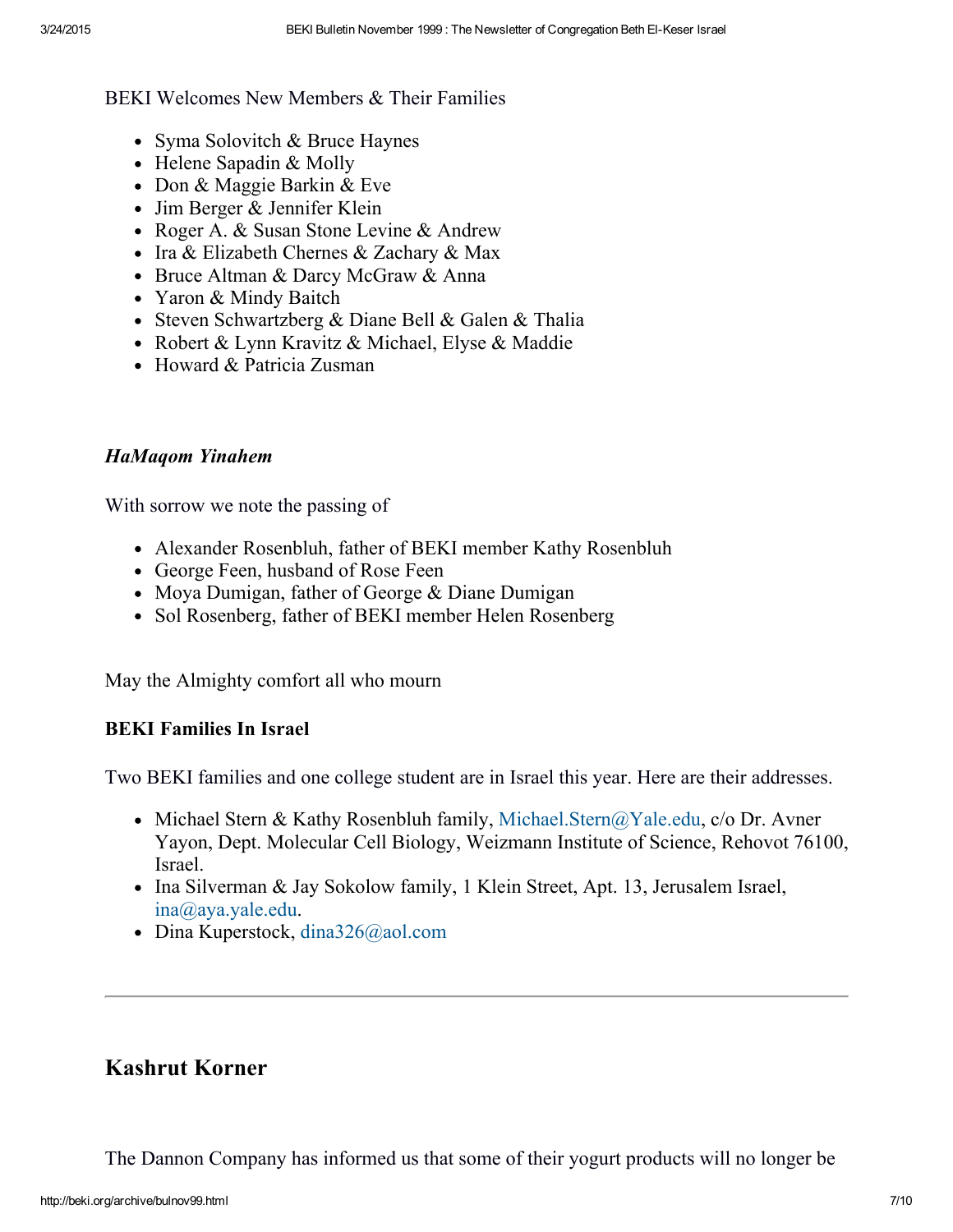certified kosher by OU. These products will have "kosher gelatin" added to them and will be supervised by Rabbi David I. Sheinkopf (Orthodox). Kosher consumers who eat kosher gelatin may rely on the "K" marking on Dannon products, but these products may not be served at BEKI. The BEKI kitchen does not allow the use of gelatins in dairy products. Other Dannon products will remain OU certified. Look for the markings on each individual container.

#### Introduction to the Friday Night Service with Kevin Mack

On Tuesday, 16 November from 7p to 8p, participants in both [Kulanu](http://beki.org/archive/kulanu.html) and Saul's Circle, and any interested congregants, are invited to an overview of the music for Shabbat evening service. Led by composer and keyboard artist Kevin Mack, this workshop will teach some of the major songs and prayers so popular at the late evening service.

This tuneful evening will prepare us for attending the late Friday night service on 19 November. The congregation is invited to attend to welcome members of our adult groups.

For information, call Anne Johnston at 389-2108, ext. 33.

#### First Family Film Night

Saturday 13 November at 7p begins BEKI's winter film series. Bring the kids, bring a friend, bring a date. Join us to watch clean, fun Jewish films. Some form of appropriate junk food will be available for purchase. The evening is sponsored by BEKI's Special Services programs.

For information or to volunteer to set up or clean up, call Anne Johnston, 389-2108 x33.

#### Sunday Brunch

A Sunday morning brunch is planned for Sunday 21 November at 9:30a. Mark your calendar.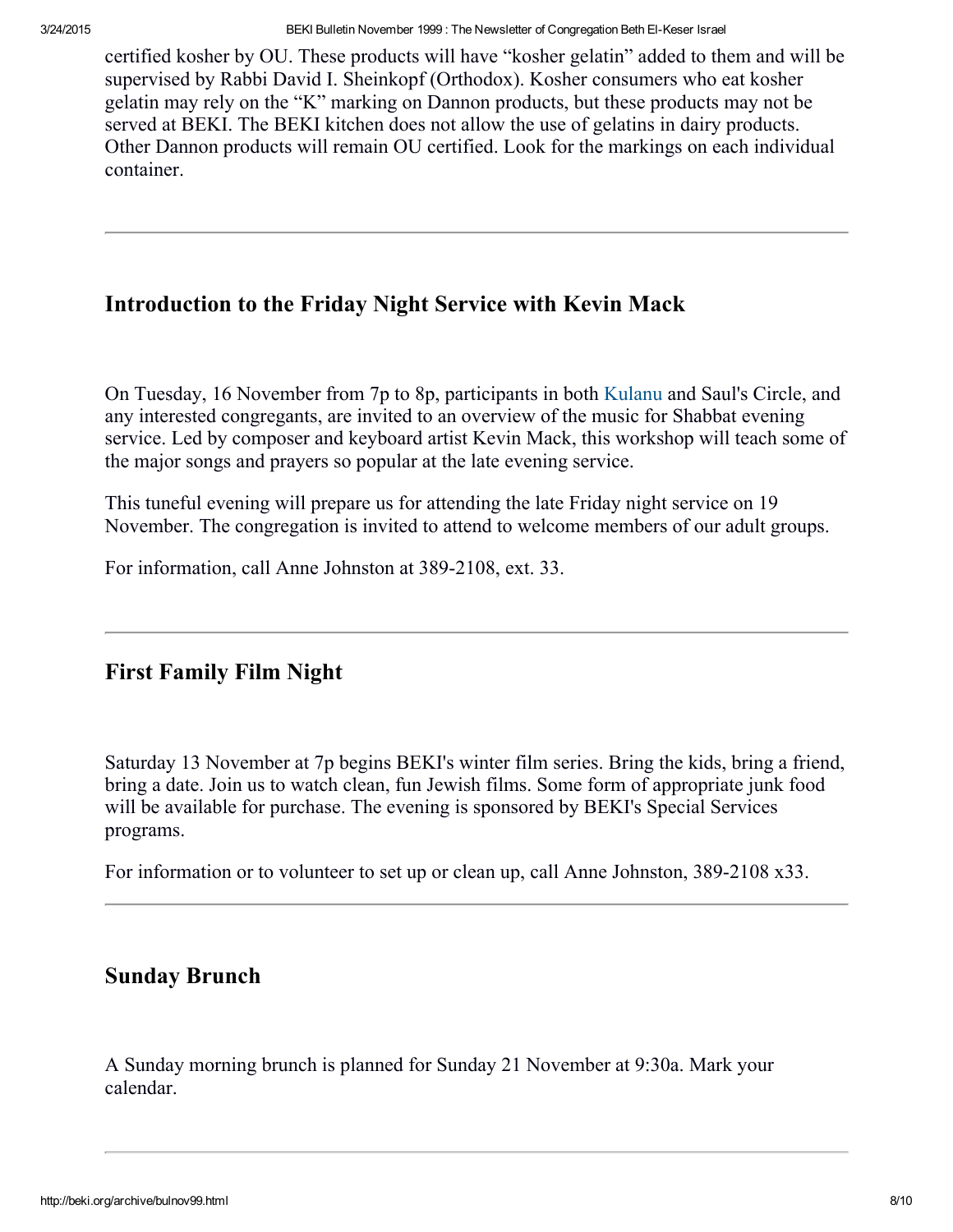#### KISS "Snow Day" Program to meet

BEKI's unique "Kids In Shul when they close the School" program, also known as the "Snow Day" program, will meet on Monday 1 November from noon to 5:00p and on Thursday 11 November from 8:00a to 3:00p in the Claire Goodwin Children's Room. The KISS program offers a fun-filled Judaic program for elementary-school aged children on a day when Ezra Academy and public schools are closed for conferences and holidays when parents may have to work. Space is limited. Call Anne Johnston at 389-2108 x33 or email her at [ajohnsto@connix.com](mailto:ajohnsto@connix.com) to reserve your space. Download a [registration](http://beki.org/archive/snow60.pdf) form in Acrobat (pdf) format or ask Anne to fax or mail you one.

While you're at it, your advance payment reserves a space for the first day the schools are closed for unscheduled "Snow Days." Other scheduled days include Friday 24 December 1999 8:00a to 2:30p (No School) (note early closing); Monday 17 January 2000 8:00a to  $3:00p$  (MLK Day); Friday 10 March 2000 8:00a to  $2:30p$  (Ezra In-Service Day) (note early closing); Tuesday 28 March 2000 12:00 to 5:00p (Ezra Conferences); Monday 3 April 2000 12:00 to 5:00p (Ezra Conferences); Wednesday 14 June 2000 12:00 to 5:00p (Ezra Early Dismissal); Thursday 15 June 2000 8:00a to 3:00p (Ezra Summer Vacation); Friday 16 June 2000 8:00a to 3:00p (Ezra Summer Vacation). Some dates are subject to minimum enrollment.

## Thanksgiving Office Closure

BEKI offices will be closed on Thursday 25 November and Friday 26 November for the Thanksgiving holiday.

#### National "Have a Minyan at Home" Day

Congregation Beth El-Keser Israel will join with other shuls in observing "National Have a Minyan at Home" day on Thursday evening 25 November. In marking this occasion no afternoon-evening service will be held at the shul so that participants may have services in their own homes. For this purpose plenty of kippot are available in your suit pockets or auto glove compartments where you have been stuffing them. Years ago, when this program was initiated, skeptics predicted it would be a real turkey, but despite their predictions the program has proved successful, for which we offer thanksgiving. As we read in Scripture, "Hodu la-shem ki tov."

Weekday morning services on Thurday 25 November are on the Federal Holiday schedule, from 9:00a to 9:45a. For other service times at BEKI, consult our [schedule.html](http://beki.org/archive/schedule.html); for service